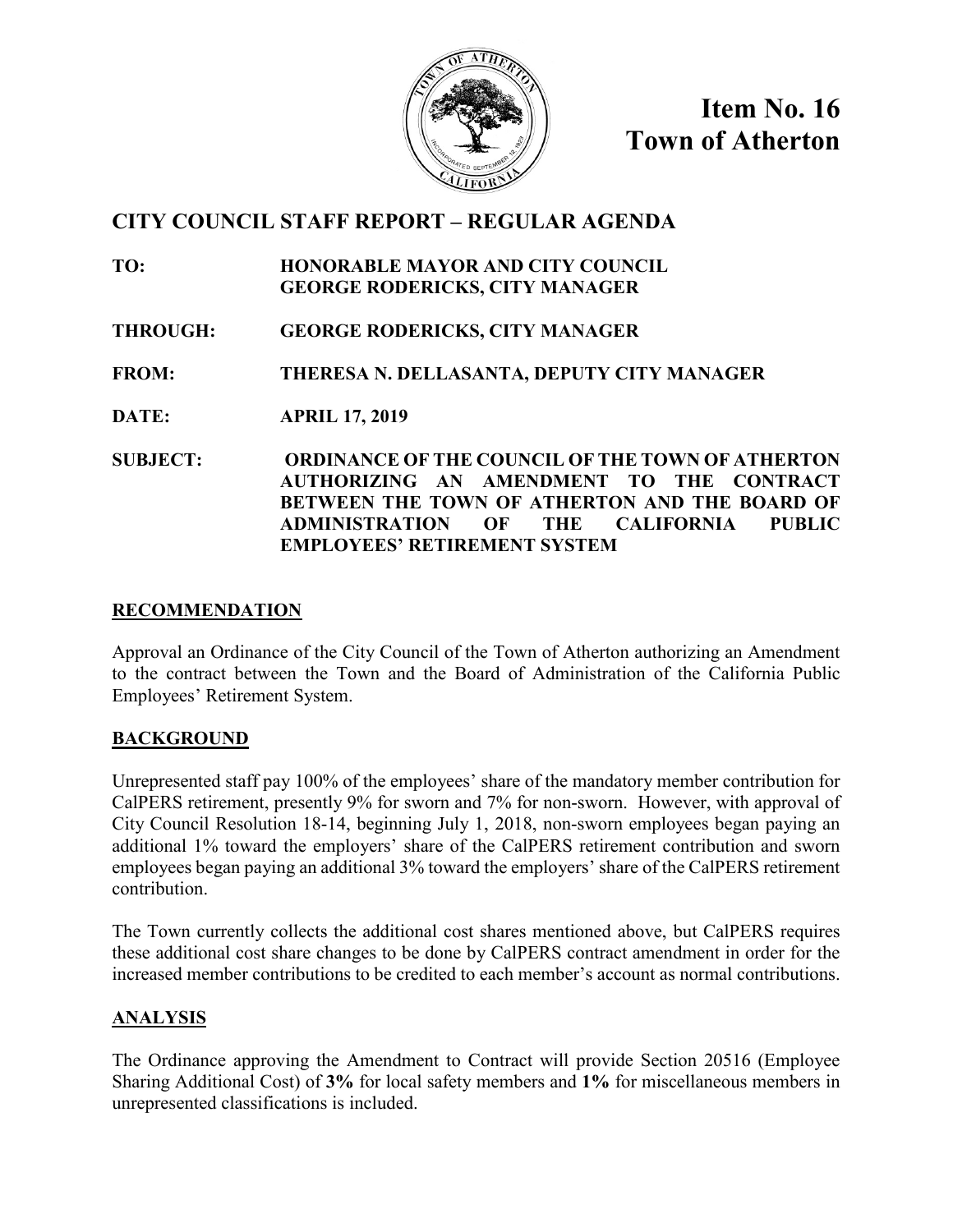The Ordinance is the final document necessary to complete the proposed amendment to the contact with CalPERS. The effective date of the resolution is the first payroll after May 16, 2019.

The classic local safety member contribution rate for impacted members will be 12% of reportable earnings as of the effective date of the amendment to the contract. The new local safety member contribution rate for impacted members will be 15.75% of reportable earnings as of the effective date of the amendment to the contract.

The classic local miscellaneous member contribution rate for impacted members will be 8% of reportable earnings as of the effective date of amendment to the contract. The new local miscellaneous member contribution rate for impacted members will be 7.5% of reportable earnings as of the effective date of the amendment to the contract.

Both groups are already contributing these rates respectively, through Resolution No. 18-14.

#### **POLICY FOCUS**

Unrepresented members of the Town already contribute additional percentages of the employer share. City Council must amend the contract with CalPERS in order for the contributions to be credited to each members account as normal contributions.

#### **FISCAL IMPACT**

None.

#### **COMMISSION/COMMITTEE FEEDBACK/REFERRAL**

This item has or X has not been before a Town Committee or Commission.

- Audit/Finance Committee (meets every other month)
- Bicycle/Pedestrian Committee (meets as needed)
- Civic Center Advisory Committee (meets as needed)
- Environmental Programs Committee (meets every other month)
- Park and Recreation Committee (meets each month)
- Planning Commission (meets each month)
- Rail Committee (meets every other month)
- Transportation Committee (meets every other month)

#### **PUBLIC NOTICE**

Public notification was achieved by posting the agenda, with this agenda item being listed, at least 72 hours prior to the meeting in print and electronically. Information about the project is also disseminated via the Town's electronic News Flash and Atherton Online. There are approximately 1,200 subscribers to the Town's electronic News Flash publications. Subscribers include residents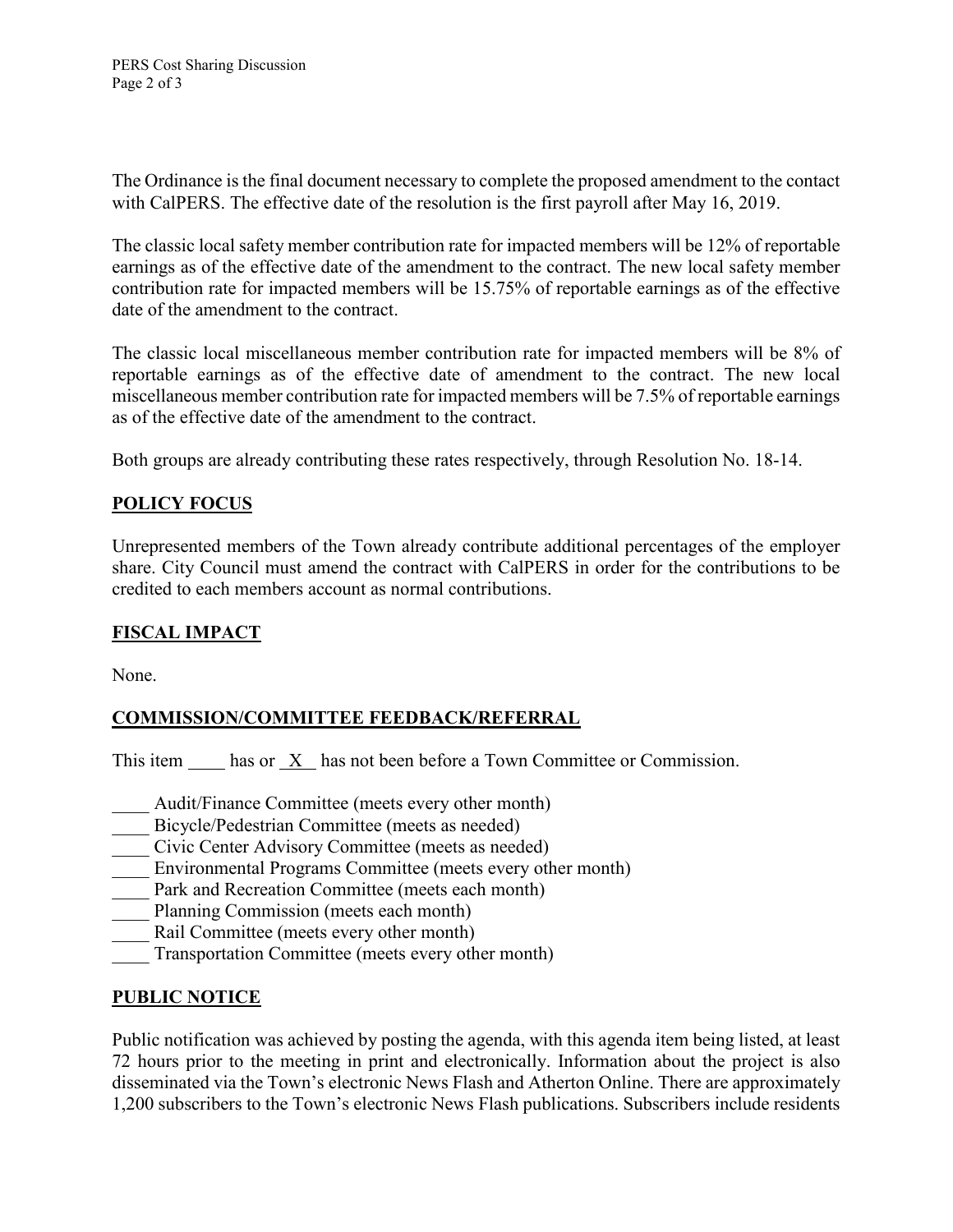PERS Cost Sharing Discussion Page 3 of 3

as well as stakeholders – to include, but be not limited to, media outlets, school districts, Menlo Park Fire District, service provides (water, power, and sewer), and regional elected officials.

#### **ATTACHMENT**

Resolution of Intention Contract Amendment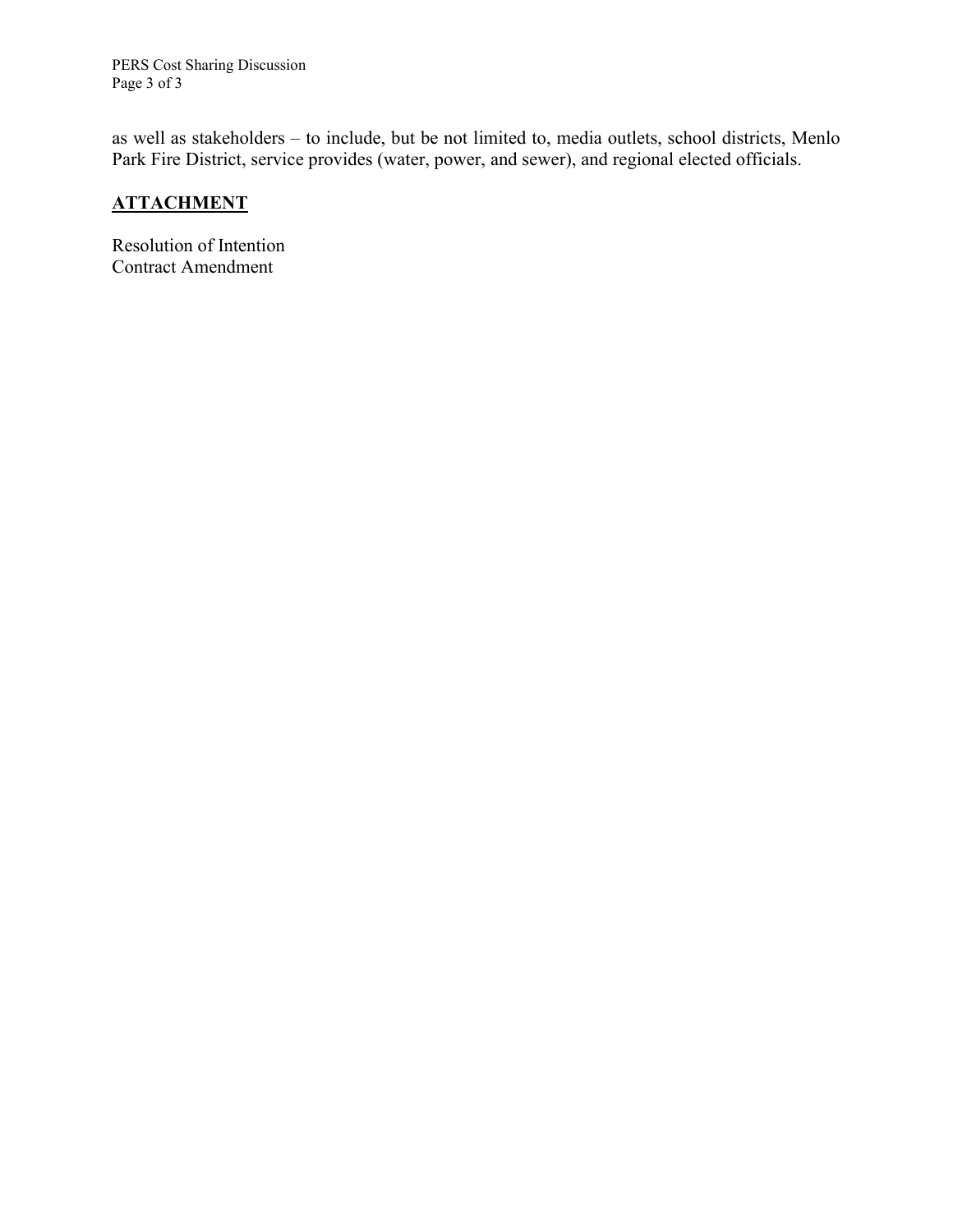#### **ORDINANCE XXX**

#### **ORDINANCE OF THE COUNCIL OF THE TOWN OF ATHERTON AUTHORIZING AN AMENDMENT TO THE CONTRACT BETWEEN THE TOWN OF ATHERTON AND THE BOARD OF ADMINISTRATION OF THE CALIFORNIA PUBLIC EMPLOYEES' RETIREMENT SYSTEM**

**WHEREAS**, the Town entered into a contract with the California Public Employees' Retirement System (CalPERS) in 1945 and numerous amendments since that date; and

**WHEREAS**, as a result of discussions with the unrepresented safety employees, it was agreed that the **safety employees** would make an additional employee contribution towards the Employers' portion of the PERS Rate of 3.0% for Classic PERS members and New PERS members; and

**WHEREAS**, as a result of unrepresented miscellaneous employees, it was agreed that the **miscellaneous employees** would make an additional employee contribution towards the Employers' portion of the PERS Rate of 1.0% for Classic PERS members and New PERS members; and

**WHEREAS**, an amendment to the CalPERS contract is needed in order to implement this new benefit.

#### **NOW, THEREFORE, THE CITY COUNCIL OF THE TOWN OF ATHERTON DOES ORDAIN AS FOLLOWS:**

**SECTION 1.** The City Council of the Town of Atherton hereby authorizes entering into the Amendment to Contract between the Board of Administration, California Public Employees' Retirement System and the Town of Atherton (Amendment), a copy of which is attached hereto, marked as "Exhibit 1," and incorporated herein by reference as though set out in full.

**SECTION 2**. The City Manager of the Town of Atherton is hereby authorized, empowered, and directed to execute the Amendment for and on behalf of the City.

**SECTION 3**. The City Clerk has prepared and published, at least ten days before the date of adoption, a summary of this ordinance once in a newspaper of general circulation printed and published in Atherton and circulated in the Town of Atherton. A certified copy of the full text of the ordinance was posted in the office of the City Clerk since at least ten days before this date of adoption.

Introduced this  $20<sup>th</sup>$  day of March, 2019.

Passed and adopted as an Ordinance of the Town of Atherton at a regular meeting thereof held on the April 17, 2019, by the following vote:

| Ayes:    | Council Members:        |
|----------|-------------------------|
| Noes:    | <b>Council Members:</b> |
| Abstain: | Council Members:        |

Ordinance xxx Adopted April 17, 2019 Page 1 of 2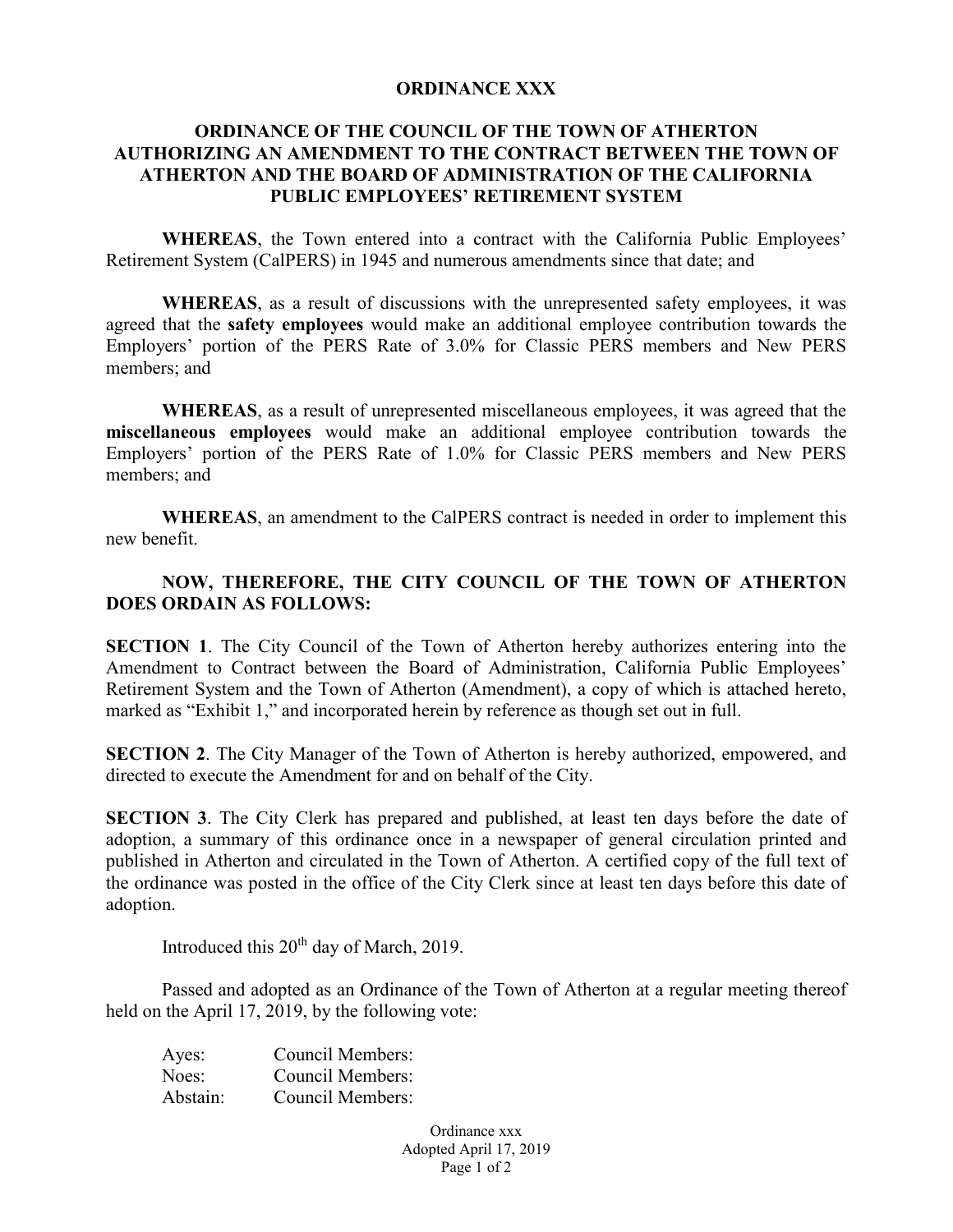Absent: Council Members:

 $\overline{\phantom{a}}$ William R. Widmer, Mayor Town of Atherton

ATTEST:

 $\mathcal{L}_\text{max}$  , where  $\mathcal{L}_\text{max}$  and  $\mathcal{L}_\text{max}$ Theresa N. DellaSanta, City Clerk

APPROVED AS TO FORM:

Bill Conners, City Attorney

\_\_\_\_\_\_\_\_\_\_\_\_\_\_\_\_\_\_\_\_\_\_\_\_\_\_\_

Ordinance xxx Adopted April 17, 2019 Page 2 of 2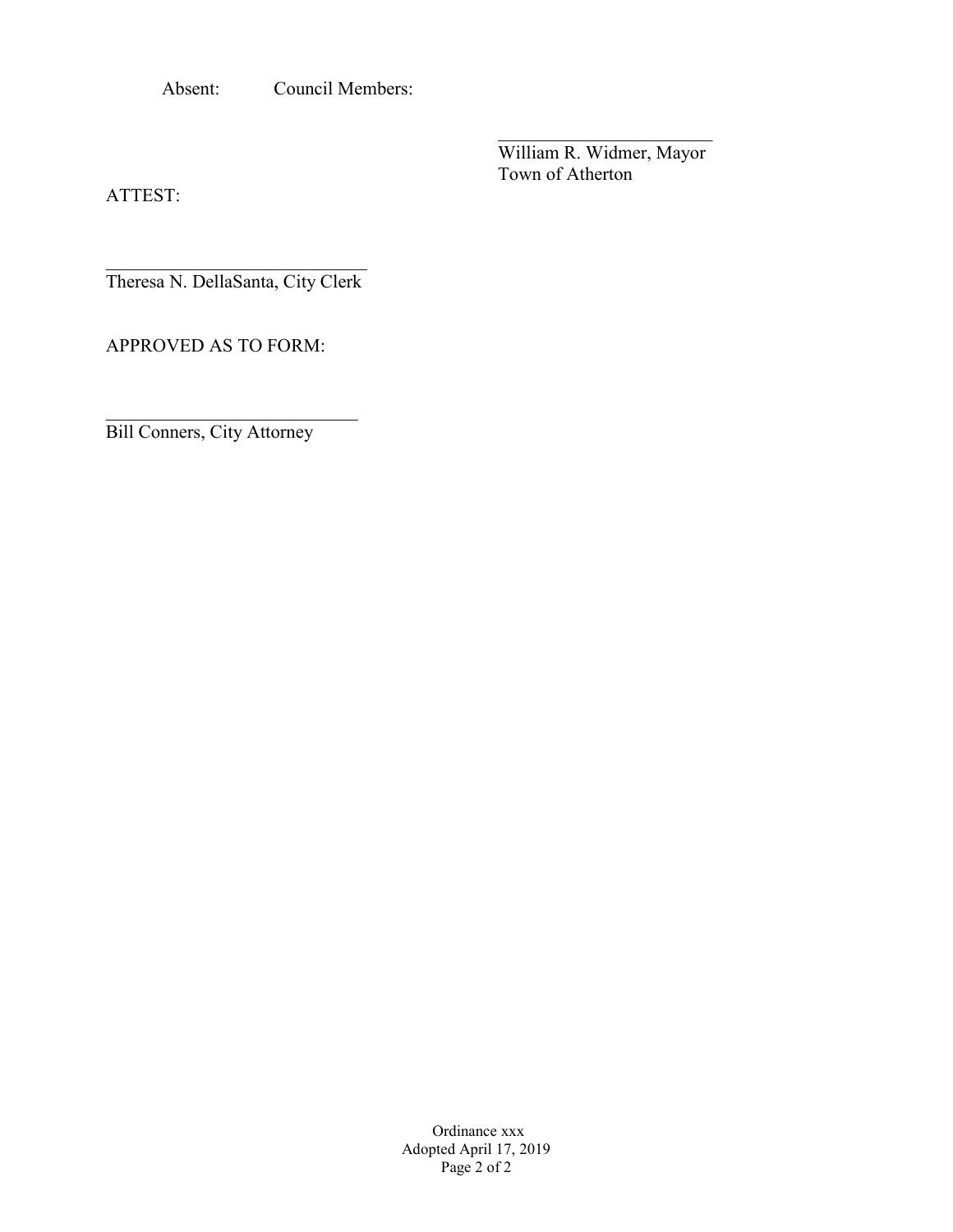



The Board of Administration, California Public Employees' Retirement System, hereinafter referred to as Board, and the governing body of the above public agency, hereinafter referred to as Public Agency, having entered into a contract effective July 1, 1945, and witnessed June 29, 1945, and as amended effective July 1, 1956, January 1, 1972, May 19, 1984, July 29, 1984, December 13, 1987, January 8, 1989, January 1, 1993, July 1, 1999, July 1, 2002, May 19, 2003, June 17, 2018 and November 18, 2018 which provides for participation of Public Agency in said System, Board and Public Agency hereby agree as follows:

- A. Paragraphs 1 through 15 are hereby stricken from said contract as executed effective November 18, 2018, and hereby replaced by the following paragraphs numbered 1 through 15 inclusive:
	- $\mathbf{1}$ . All words and terms used herein which are defined in the Public Employees' Retirement Law shall have the meaning as defined therein unless otherwise specifically provided. "Normal retirement age" shall mean age 55 for classic local miscellaneous members, age 62 for new local miscellaneous members, age 50 for classic local safety members and age 57 for new local safety members.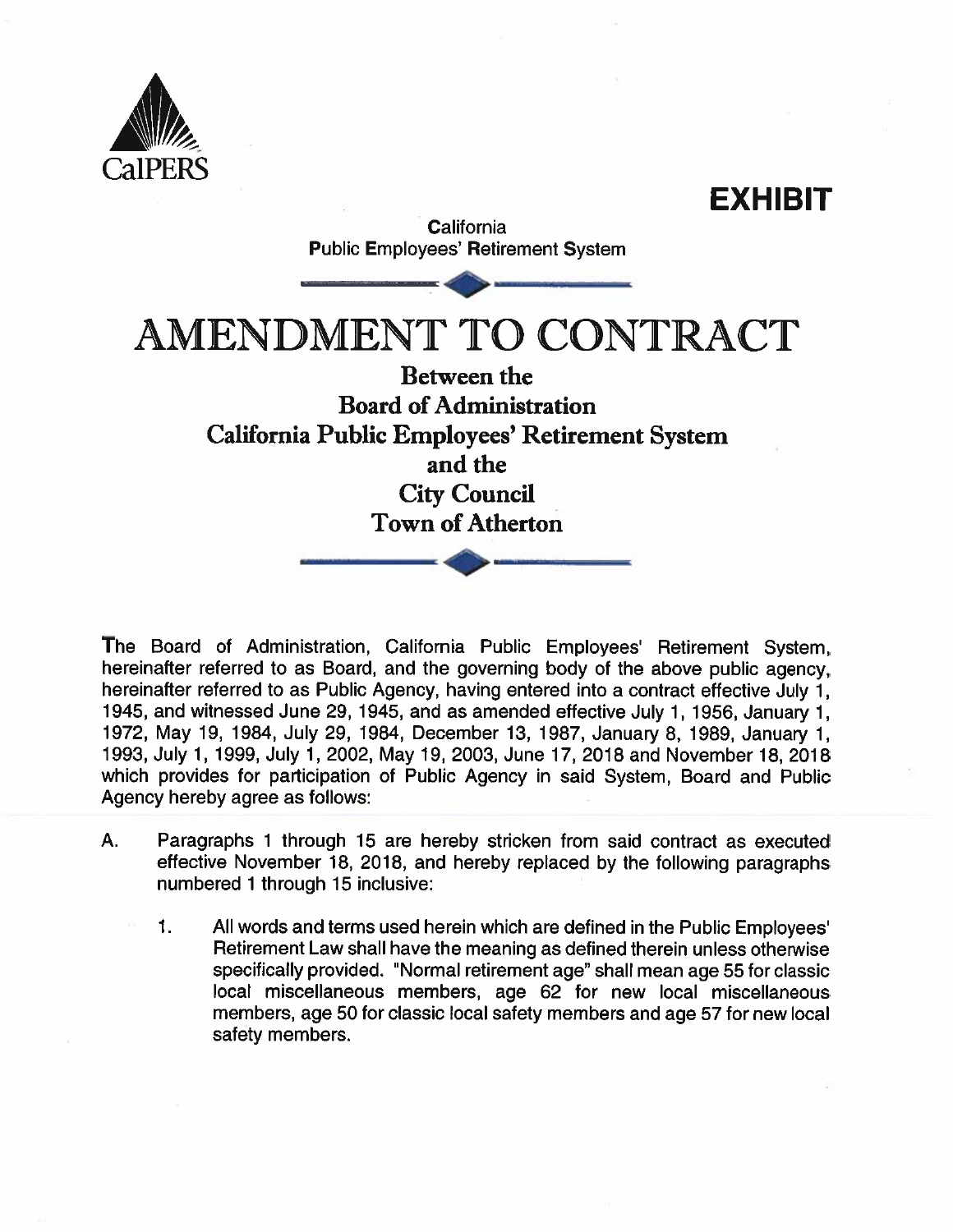## PLEASE DO NOT SIGN "EXHIBIT ONLY"

- Public Agency shall participate in the Public Employees' Retirement System from and after July 1, 1945 making its employees as hereinafter provided. members of said System subject to all provisions of the Public Employees' Retirement Law except such as apply only on election of a contracting agency and are not provided for herein and to all amendments to said Law hereafter enacted except those, which by express provisions thereof, apply only on the election of a contracting agency.
- 3. Public Agency agrees to indemnify, defend and hold harmless the California Public Employees' Retirement System (CalPERS) and its trustees, agents and employees, the CalPERS Board of Administration, and the California Public Employees' Retirement Fund from any claims, demands, actions, losses, liabilities, damages, judgments, expenses and costs, including but not limited to interest, penalties and attorney fees that may arise as a result of any of the following:
	- (a) Public Agency's election to provide retirement benefits, provisions or formulas under this Contract that are different than the retirement benefits, provisions or formulas provided under the Public Agency's prior non-CalPERS retirement program.
	- (b) Any dispute, disagreement, claim, or proceeding (including without limitation arbitration, administrative hearing, or litigation) between Public Agency and its employees (or their representatives) which relates to Public Agency's election to amend this Contract to provide retirement benefits, provisions or formulas that are different than such employees' existing retirement benefits, provisions or formulas.
	- (c) Public Agency's agreement with a third party other than CalPERS to provide retirement benefits, provisions, or formulas that are different than the retirement benefits, provisions or formulas provided under this Contract and provided for under the California Public Employees' Retirement Law.
- 4. Employees of Public Agency in the following classes shall become members of said Retirement System except such in each such class as are excluded by law or this agreement:
	- Local Police Officers (herein referred to as local safety members); a.
	- Employees other than local safety members (herein referred to as b. local miscellaneous members).
- 5. In addition to the classes of employees excluded from membership by said Retirement Law, the following classes of employees shall not become members of said Retirement System:
	- FIREFIGHTERS HIRED ON OR AFTER JULY 1, 1945; AND a.
	- b. RESERVE POLICE OFFICERS HIRED ON OR AFTER MAY 19. 1984

 $2.$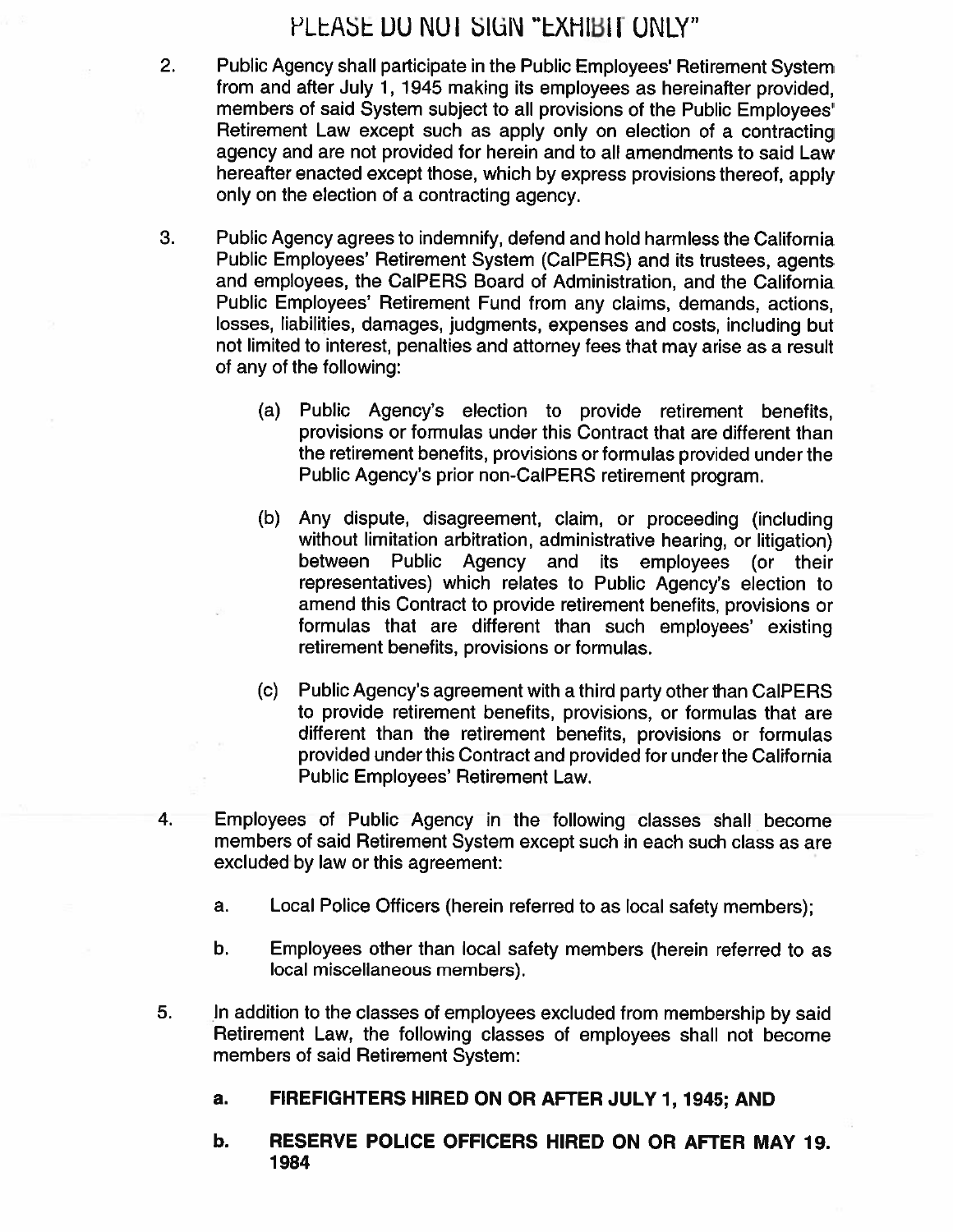# PLEASE DO NOT SIGN "EXHIBIT ONLY"

- The percentage of final compensation to be provided for each year of 6. credited prior and current service as a classic local miscellaneous member shall be determined in accordance with Section 21354 of said Retirement Law (2% at age 55 Full).
- $\overline{7}$ . The percentage of final compensation to be provided for each year of credited prior and current service as a new local miscellaneous member shall be determined in accordance with Section 7522.20 of said Retirement Law (2% at age 62 Full).
- 8. The percentage of final compensation to be provided for each year of credited prior and current service as a classic local safety member shall be determined in accordance with Section 21362.2 of said Retirement Law (3% at age 50 Full).
- 9. The percentage of final compensation to be provided for each year of credited prior and current service as a new local safety member shall be determined in accordance with Section 7522.25(d) of said Retirement Law (2.7% at age 57 Full).
- $10.$ Public Agency elected and elects to be subject to the following optional provisions:
	- Sections 21624 and 21626 (Post-Retirement Survivor Allowance). a.
	- $b.$ Section 21573 (Third Level of 1959 Survivor Benefits).
	- Section 20042 (One-Year Final Compensation) for classic local C. safety members only.
	- d. Section 21024 (Military Service Credit as Public Service) for local miscellaneous members only.
	- Section 20516 (Employees Sharing Additional Cost): е.

From June 17, 2018 and until November 18, 2018, 2% for local safety members in the Atherton Police Officers' Association.

From and after November 18, 2018, 3% for local safety members in the Atherton Police Officers' Association.

From and after November 18, 2018, 1% for local miscellaneous members in the Atherton Police Officers' Association.

From and after the effective date of this amendment to contract, 1% for local miscellaneous members in the Town of Atherton Unrepresented Miscellaneous group.

From and after the effective date of this amendment to contract, 3% for local police members in the Town of Atherton Unrepresented Safety group).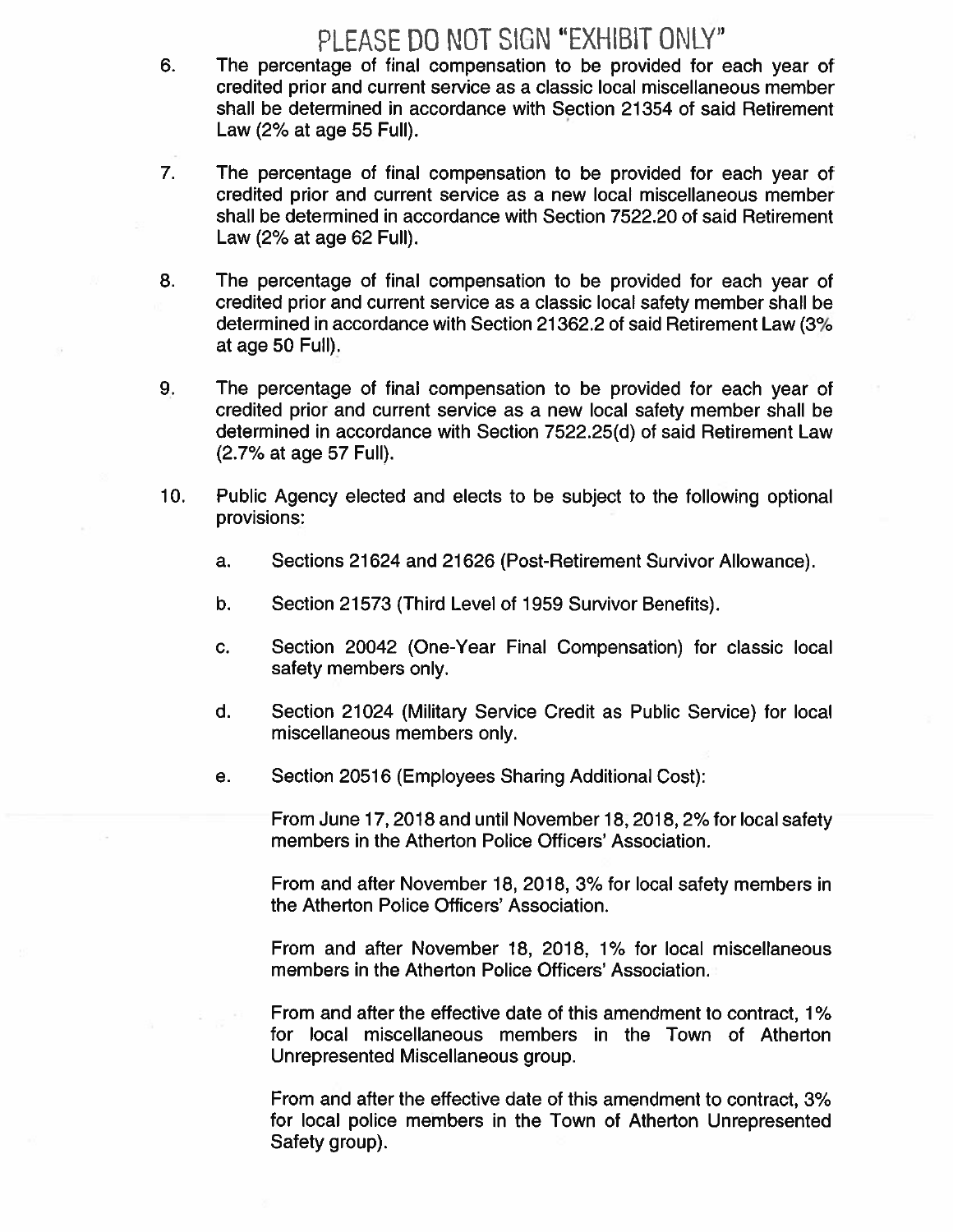# PLEASE DO NOT SIGN "EXHIBIT ONLY"

The portion of the employer's contribution that the member agrees to contribute from his or her compensation, over and above the member's normal contribution ("Cost Sharing Percentage"), shall not exceed the Employer Normal Cost Rate, as that rate is defined in the CalPERS Actuarial Valuation for the relevant fiscal year. If the Cost Sharing Percentage will exceed the relevant Employer Normal Cost Rate, the Cost Sharing Percentage shall automatically be reduced to an amount equal to, and not to exceed, the Employer Normal Cost Rate for the relevant fiscal year.

- $11.$ Public Agency, in accordance with Government Code Section 20790, ceased to be an "employer" for purposes of Section 20834 effective on December 13, 1987. Accumulated contributions of Public Agency shall be fixed and determined as provided in Government Code Section 20834, and accumulated contributions thereafter shall be held by the Board as provided in Government Code Section 20834.
- $12.$ Public Agency shall contribute to said Retirement System the contributions determined by actuarial valuations of prior and future service liability with respect to local miscellaneous members and local safety members of said Retirement System.
- $13.$ Public Agency shall also contribute to said Retirement System as follows:
	- Contributions required per covered member on account of the 1959 a. Survivor Benefits provided under Section 21573 of said Retirement Law. (Subject to annual change.) In addition, all assets and liabilities of Public Agency and its employees shall be pooled in a single account, based on term insurance rates, for survivors of all local miscellaneous members and local safety members.
	- b. A reasonable amount, as fixed by the Board, payable in one installment within 60 days of date of contract to cover the costs of administering said System as it affects the employees of Public Agency, not including the costs of special valuations or of the periodic investigation and valuations required by law.
	- A reasonable amount, as fixed by the Board, payable in one C. installment as the occasions arise, to cover the costs of special valuations on account of employees of Public Agency, and costs of the periodic investigation and valuations required by law.
- 14. Contributions required of Public Agency and its employees shall be subject to adjustment by Board on account of amendments to the Public Employees' Retirement Law, and on account of the experience under the Retirement System as determined by the periodic investigation and valuation required by said Retirement Law.